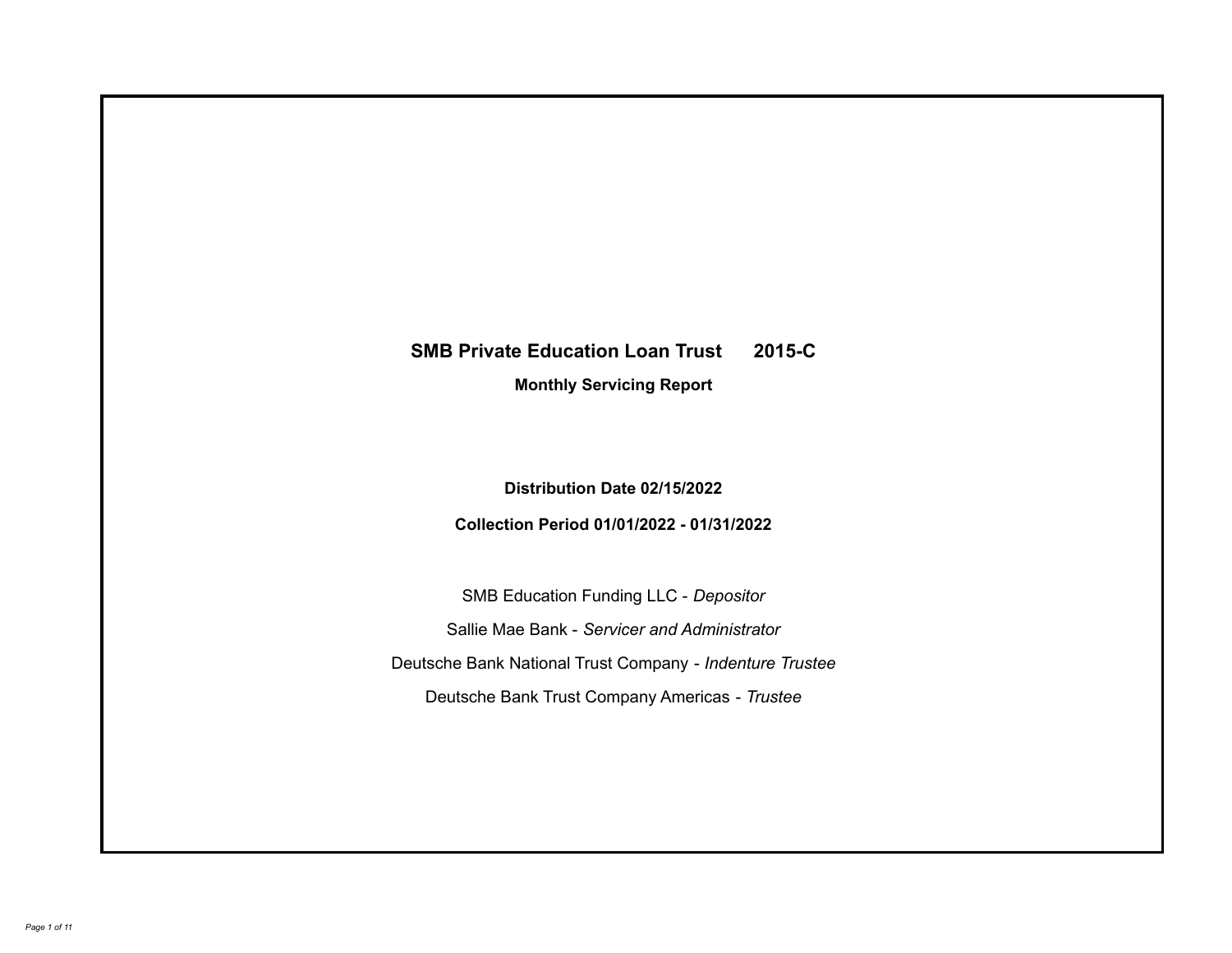A

| <b>Student Loan Portfolio Characteristics</b>                                                                             | <b>Settlement Date</b><br>10/27/2015 | 12/31/2021                                         | 01/31/2022                                         |
|---------------------------------------------------------------------------------------------------------------------------|--------------------------------------|----------------------------------------------------|----------------------------------------------------|
| <b>Principal Balance</b><br>Interest to be Capitalized Balance                                                            | \$693,787,197.00<br>55,852,621.68    | \$227,718,333.53<br>6,349,129.31                   | \$223,505,975.99<br>6,166,685.30                   |
| Pool Balance                                                                                                              | \$749,639,818.68                     | \$234,067,462.84                                   | \$229,672,661.29                                   |
| Weighted Average Coupon (WAC)<br>Weighted Average Remaining Term<br>Number of Loans<br>Number of Borrowers<br>Pool Factor | 8.22%<br>127.00<br>65,154<br>45,614  | 7.87%<br>128.89<br>21,093<br>15,294<br>0.312239901 | 7.89%<br>128.92<br>20,690<br>15,006<br>0.306377350 |
| Since Issued Total Constant Prepayment Rate (1)                                                                           |                                      | 8.80%                                              | 8.74%                                              |

| <b>Debt Securities</b> | <b>Cusip/Isin</b> | 01/18/2022      | 02/15/2022      |
|------------------------|-------------------|-----------------|-----------------|
| A2A                    | 78448RAB2         | \$4,147,743.18  | \$1,184,473.08  |
| A2B                    | 78448RAC0         | \$2,003,740.66  | \$572,209.21    |
| A <sub>3</sub>         | 78448RAD8         | \$75,000,000.00 | \$75,000,000.00 |
|                        | 78448RAE6         | \$70,000,000.00 | \$70,000,000.00 |
| ◡                      | 78448RAF3         | \$50,000,000.00 | \$50,000,000.00 |

| ~<br>u | <b>Certificates</b> | Cusip/Isin | 01/18/2022   | 02/15/2022   |
|--------|---------------------|------------|--------------|--------------|
|        | Residual            | 78448R106  | \$100,000.00 | \$100,000.00 |

| D  | <b>Account Balances</b>                | 01/18/2022      | 02/15/2022      |
|----|----------------------------------------|-----------------|-----------------|
|    | Reserve Account Balance                | \$1,884,455.00  | \$1,884,455.00  |
|    |                                        |                 |                 |
| E. | <b>Asset / Liability</b>               | 01/18/2022      | 02/15/2022      |
|    | Overcollateralization Percentage       | 14.06%          | 14.33%          |
|    | Specified Overcollateralization Amount | \$82,915,979.00 | \$82,915,979.00 |
|    | Actual Overcollateralization Amount    | \$32,915,979.00 | \$32,915,979.00 |

(1) For additional information, see 'Since Issued CPR Methodology' found in section VIII of this report .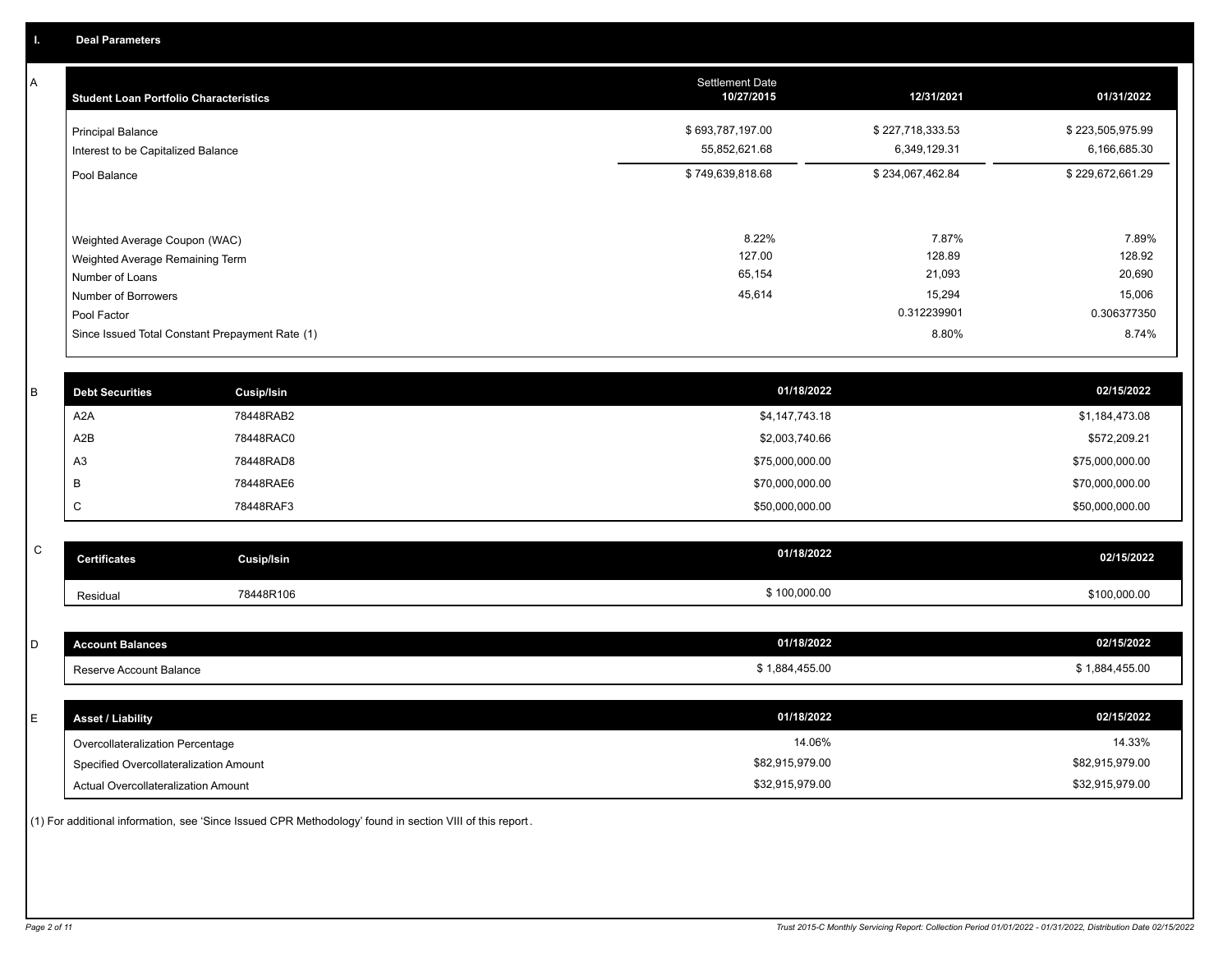## **II. 2015-C Trust Activity 01/01/2022 through 01/31/2022**

# A **Student Loan Principal Receipts**

| \$4,067,990.73 |
|----------------|
| 0.00           |
| 0.00           |
| 0.00           |
| 4,067,990.73   |
|                |

#### B **Student Loan Interest Receipts**

| Borrower Interest               | 1,311,246.73   |
|---------------------------------|----------------|
| Seller Interest Reimbursement   | 0.00           |
| Servicer Interest Reimbursement | 0.00           |
| Other Interest Deposits         | 0.00           |
| <b>Total Interest Receipts</b>  | \$1,311,246.73 |

| С       | <b>Recoveries on Realized Losses</b>                             | \$126,839.47   |
|---------|------------------------------------------------------------------|----------------|
| D       | <b>Investment Income</b>                                         | \$162.37       |
| Е       | <b>Funds Borrowed from Next Collection Period</b>                | \$0.00         |
| F       | Funds Repaid from Prior Collection Period                        | \$0.00         |
| G       | Loan Sale or Purchase Proceeds                                   | \$0.00         |
| H       | <b>Initial Deposits to Distribution Account</b>                  | \$0.00         |
|         | <b>Excess Transferred from Other Accounts</b>                    | \$0.00         |
| J       | <b>Borrower Benefit Reimbursements</b>                           | \$0.00         |
| K       | <b>Other Deposits</b>                                            | \$0.00         |
| L.      | <b>Other Fees Collected</b>                                      | \$0.00         |
| М       | <b>AVAILABLE FUNDS</b>                                           | \$5,506,239.30 |
| N       | Non-Cash Principal Activity During Collection Period             | \$(144,366.81) |
| $\circ$ | Aggregate Purchased Amounts by the Depositor, Servicer or Seller | \$0.00         |
| P       | Aggregate Loan Substitutions                                     | \$0.00         |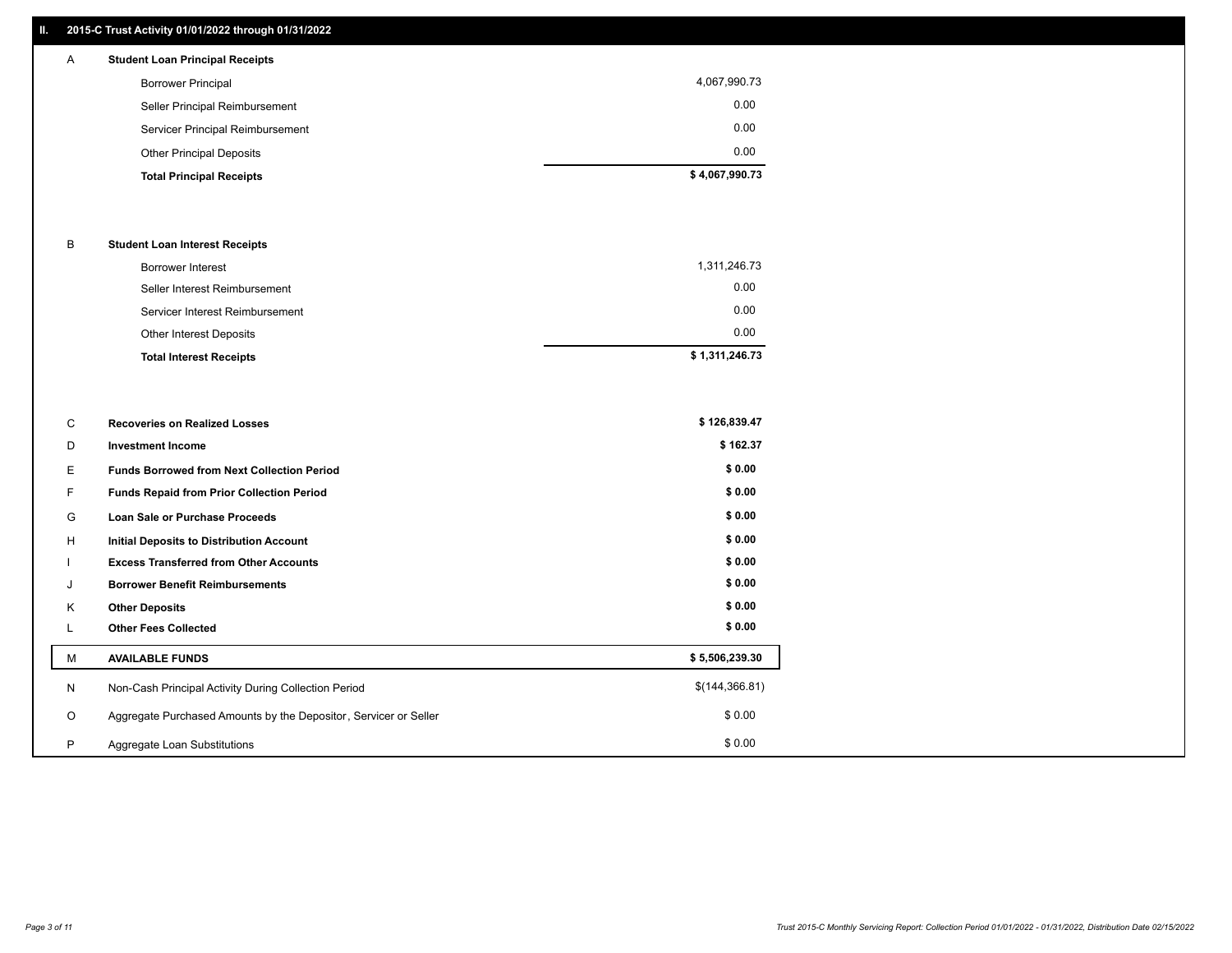|                   | <b>Loans by Repayment Status</b> |                          |            |                                                           |                |                            |                          |         |                                                           |                |                            |
|-------------------|----------------------------------|--------------------------|------------|-----------------------------------------------------------|----------------|----------------------------|--------------------------|---------|-----------------------------------------------------------|----------------|----------------------------|
|                   |                                  |                          | 01/31/2022 |                                                           |                |                            |                          |         | 12/31/2021                                                |                |                            |
|                   |                                  | <b>Wtd Avg</b><br>Coupon | # Loans    | Principal and<br><b>Interest Accrued</b><br>to Capitalize | % of Principal | % of Loans in<br>Repay (1) | <b>Wtd Avg</b><br>Coupon | # Loans | Principal and<br><b>Interest Accrued</b><br>to Capitalize | % of Principal | % of Loans in<br>Repay (1) |
| INTERIM:          | IN SCHOOL                        | 8.92%                    | 211        | \$3,549,983.59                                            | 1.546%         | $-$ %                      | 8.83%                    | 239     | \$4,225,948.41                                            | 1.805%         | $-$ %                      |
|                   | GRACE                            | 8.20%                    | 63         | \$1,267,598.03                                            | 0.552%         | $-$ %                      | 8.11%                    | 43      | \$693,438.62                                              | 0.296%         | $-$ %                      |
|                   | <b>DEFERMENT</b>                 | 8.70%                    | 1,362      | \$20,084,387.39                                           | 8.745%         | $-$ %                      | 8.70%                    | 1,427   | \$21,172,395.58                                           | 9.045%         | $-$ %                      |
| <b>REPAYMENT:</b> | <b>CURRENT</b>                   | 7.77%                    | 17,980     | \$188,950,402.79                                          | 82.269%        | 92.274%                    | 7.75%                    | 18,357  | \$193,401,344.83                                          | 82.626%        | 92.992%                    |
|                   | 30-59 DAYS DELINQUENT            | 8.31%                    | 500        | \$7,838,950.29                                            | 3.413%         | 3.828%                     | 8.14%                    | 481     | \$6,932,691.14                                            | 2.962%         | 3.333%                     |
|                   | 60-89 DAYS DELINQUENT            | 8.09%                    | 235        | \$3,410,128.03                                            | 1.485%         | 1.665%                     | 8.07%                    | 187     | \$2,662,066.57                                            | 1.137%         | 1.280%                     |
|                   | 90+ DAYS DELINQUENT              | 8.12%                    | 123        | \$1,841,292.00                                            | 0.802%         | 0.899%                     | 7.34%                    | 107     | \$1,835,672.15                                            | 0.784%         | 0.883%                     |
|                   | FORBEARANCE                      | 7.35%                    | 216        | \$2,729,919.17                                            | 1.189%         | 1.333%                     | 7.62%                    | 252     | \$3,143,905.54                                            | 1.343%         | 1.512%                     |
| <b>TOTAL</b>      |                                  |                          | 20,690     | \$229,672,661.29                                          | 100.00%        | 100.00%                    |                          | 21,093  | \$234,067,462.84                                          | 100.00%        | 100.00%                    |

Percentages may not total 100% due to rounding \*

1 Loans classified in "Repayment" include any loan for which interim interest only, \$25 fixed payments or full principal and interest payments are due.

|                         | <b>Loans by Borrower Status</b>                                                                                              |                          |            |                                                                  |                |                                |                          |            |                                                                  |                |                                |
|-------------------------|------------------------------------------------------------------------------------------------------------------------------|--------------------------|------------|------------------------------------------------------------------|----------------|--------------------------------|--------------------------|------------|------------------------------------------------------------------|----------------|--------------------------------|
|                         |                                                                                                                              |                          | 01/31/2022 |                                                                  |                |                                |                          | 12/31/2021 |                                                                  |                |                                |
|                         |                                                                                                                              | <b>Wtd Avg</b><br>Coupon | # Loans    | <b>Principal and</b><br><b>Interest Accrued</b><br>to Capitalize | % of Principal | % of Loans in<br>P&I Repay (2) | <b>Wtd Avg</b><br>Coupon | # Loans    | <b>Principal and</b><br><b>Interest Accrued</b><br>to Capitalize | % of Principal | % of Loans in<br>P&I Repay (2) |
| INTERIM:                | IN SCHOOL                                                                                                                    | 8.82%                    | 339        | \$5,713,905.68                                                   | 2.488%         | $-$ %                          | 8.71%                    | 382        | \$6,709,178.99                                                   | 2.866%         | $-$ %                          |
|                         | <b>GRACE</b>                                                                                                                 | 8.18%                    | 107        | \$2,147,316.67                                                   | 0.935%         | $-$ %                          | 8.30%                    | 75         | \$1,269,681.15                                                   | 0.542%         | $-$ %                          |
|                         | <b>DEFERMENT</b>                                                                                                             | 8.51%                    | 2,246      | \$31,939,635.46                                                  | 13.907%        | $-$ %                          | 8.51%                    | 2,376      | \$33,841,210.68                                                  | 14.458%        | $-$ %                          |
| P&I REPAYMENT:          | <b>CURRENT</b>                                                                                                               | 7.73%                    | 16,944     | \$174,417,260.20                                                 | 75.942%        | 91.861%                        | 7.70%                    | 17,244     | \$177,824,709.83                                                 | 75.972%        | 92.498%                        |
|                         | 30-59 DAYS DELINQUENT                                                                                                        | 8.29%                    | 483        | \$7,520,015.85                                                   | 3.274%         | 3.961%                         | 8.13%                    | 471        | \$6,794,568.90                                                   | 2.903%         | 3.534%                         |
|                         | 60-89 DAYS DELINQUENT                                                                                                        | 8.09%                    | 232        | \$3,363,316.26                                                   | 1.464%         | 1.771%                         | 8.07%                    | 186        | \$2,648,535.60                                                   | 1.132%         | 1.378%                         |
|                         | 90+ DAYS DELINQUENT                                                                                                          | 8.12%                    | 123        | \$1,841,292.00                                                   | 0.802%         | 0.970%                         | 7.34%                    | 107        | \$1,835,672.15                                                   | 0.784%         | 0.955%                         |
|                         | FORBEARANCE                                                                                                                  | 7.35%                    | 216        | \$2,729,919.17                                                   | 1.189%         | 1.438%                         | 7.62%                    | 252        | \$3,143,905.54                                                   | 1.343%         | 1.635%                         |
| <b>TOTAL</b><br>$\star$ | Percentages may not total 100% due to rounding                                                                               |                          | 20,690     | \$229,672,661.29                                                 | 100.00%        | 100.00%                        |                          | 21,093     | \$234,067,462.84                                                 | 100.00%        | 100.00%                        |
|                         | 2 Loans classified in "P&I Repayment" includes only those loans for which scheduled principal and interest payments are due. |                          |            |                                                                  |                |                                |                          |            |                                                                  |                |                                |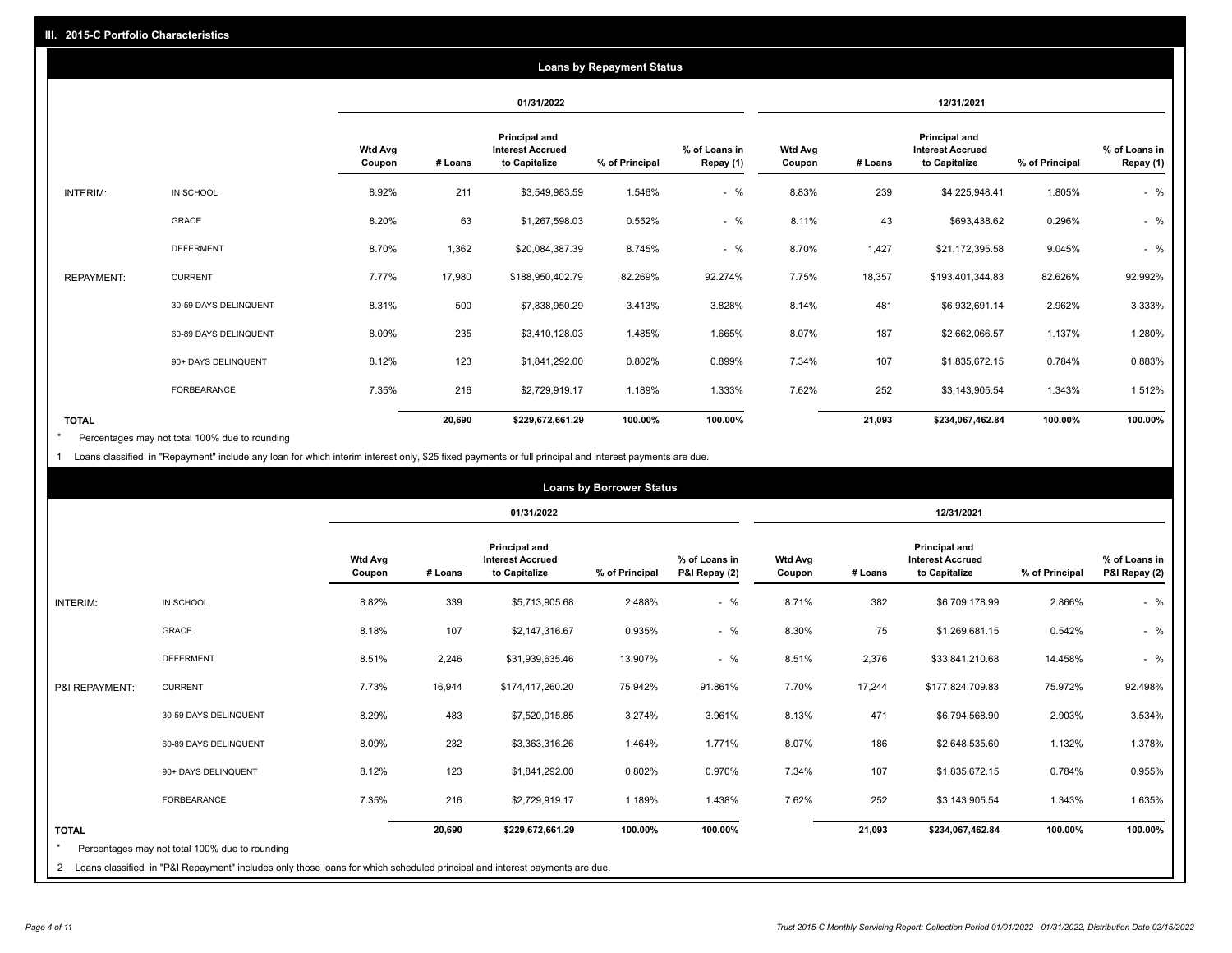|                                                                                                  | 1/31/2022        | 12/31/2021       |
|--------------------------------------------------------------------------------------------------|------------------|------------------|
| Pool Balance                                                                                     | \$229,672,661.29 | \$234,067,462.84 |
| Total # Loans                                                                                    | 20,690           | 21,093           |
| Total # Borrowers                                                                                | 15,006           | 15,294           |
| Weighted Average Coupon                                                                          | 7.89%            | 7.87%            |
| Weighted Average Remaining Term                                                                  | 128.92           | 128.89           |
| Percent of Pool - Cosigned                                                                       | 93.6%            | 93.6%            |
| Percent of Pool - Non Cosigned                                                                   | 6.4%             | 6.4%             |
| Borrower Interest Accrued for Period                                                             | \$1,509,527.45   | \$1,531,240.25   |
| Outstanding Borrower Interest Accrued                                                            | \$8,418,421.45   | \$8,656,460.34   |
| Gross Principal Realized Loss - Periodic *                                                       | \$546,187.74     | \$294,502.90     |
| Gross Principal Realized Loss - Cumulative *                                                     | \$40,142,814.06  | \$39,596,626.32  |
| Recoveries on Realized Losses - Periodic                                                         | \$126,839.47     | \$261,497.37     |
| Recoveries on Realized Losses - Cumulative                                                       | \$6,891,927.42   | \$6,765,087.95   |
| Net Losses - Periodic                                                                            | \$419,348.27     | \$33,005.53      |
| Net Losses - Cumulative                                                                          | \$33,250,886.64  | \$32,831,538.37  |
| Non-Cash Principal Activity - Capitalized Interest                                               | \$403,811.12     | \$679,070.17     |
| Since Issued Total Constant Prepayment Rate (CPR) (1)                                            | 8.74%            | 8.80%            |
| <b>Loan Substitutions</b>                                                                        | \$0.00           | \$0.00           |
| <b>Cumulative Loan Substitutions</b>                                                             | \$0.00           | \$0.00           |
| <b>Unpaid Servicing Fees</b>                                                                     | \$0.00           | \$0.00           |
| <b>Unpaid Administration Fees</b>                                                                | \$0.00           | \$0.00           |
| <b>Unpaid Carryover Servicing Fees</b>                                                           | \$0.00           | \$0.00           |
| Note Interest Shortfall                                                                          | \$0.00           | \$0.00           |
| Loans in Modification                                                                            | \$24,664,229.43  | \$26,346,311.83  |
| % of Loans in Modification as a % of Loans in Repayment (P&I)                                    | 13.18%           | 13.94%           |
|                                                                                                  |                  |                  |
| % Annualized Gross Principal Realized Loss - Periodic as a %<br>of Loans in Repayment (P&I) * 12 | 3.50%            | 1.87%            |
| % Gross Principal Realized Loss - Cumulative as a % of<br><b>Original Pool Balance</b>           | 5.35%            | 5.28%            |

\* In accordance with the Servicer's current policies and procedures, after September 1, 2017 loans subject to bankruptcy claims generally will not be reported as a charged- off unless and until they are delinquent for 120

(1) For additional information, see 'Since Issued CPR Methodology' found in section VIII of this report .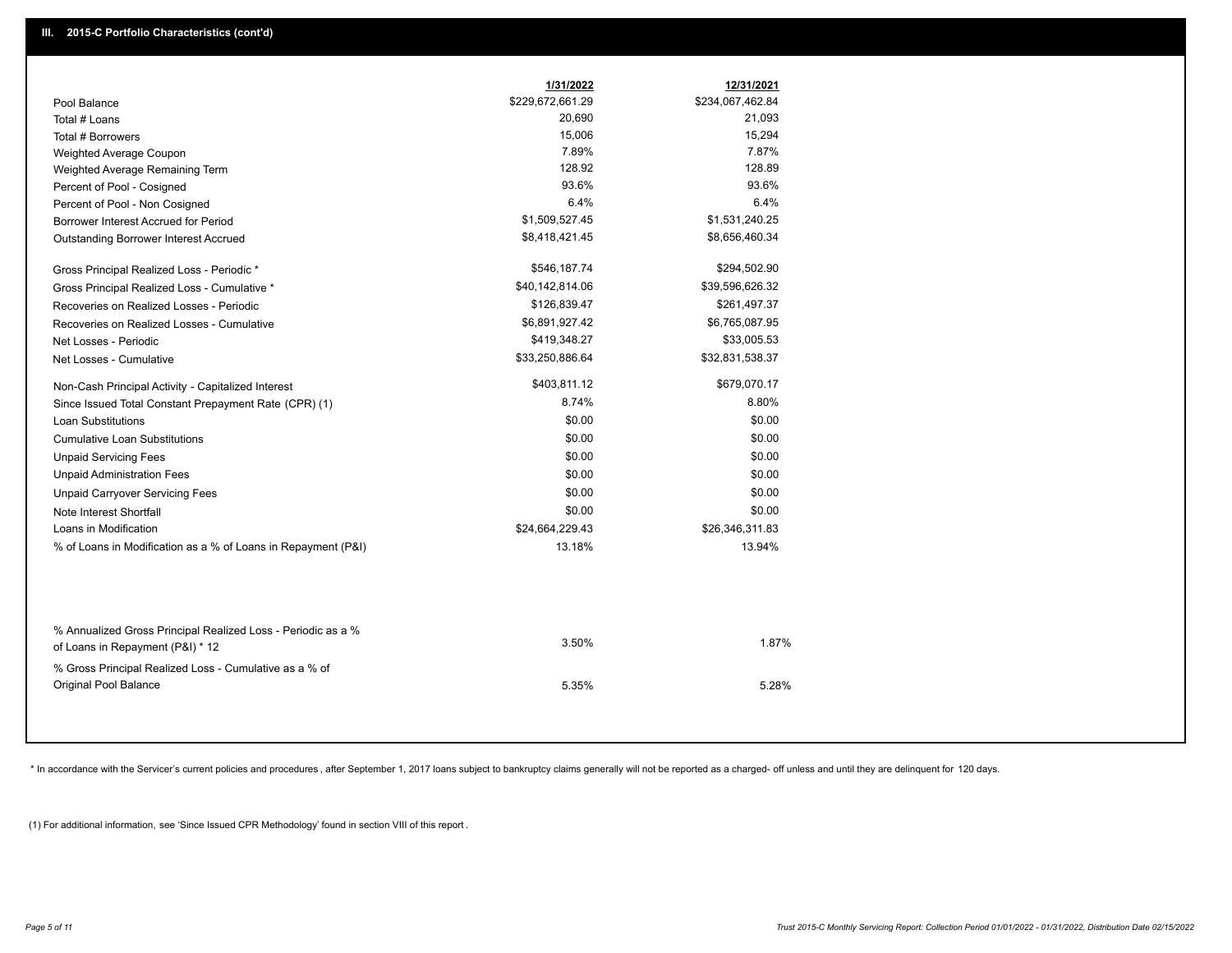## **Loan Program**

A

|                                    | Weighted<br>Average | # LOANS | <b>\$ AMOUNT</b> | $%$ *     |
|------------------------------------|---------------------|---------|------------------|-----------|
| - Smart Option Interest-Only Loans | 7.16%               | 3,423   | \$23,284,418.22  | 10.138%   |
| - Smart Option Fixed Pay Loans     | 7.80%               | 5,481   | \$69,662,597.68  | 30.331%   |
| - Smart Option Deferred Loans      | 8.07%               | 11.786  | \$136,725,645.39 | 59.531%   |
| - Other Loan Programs              | $0.00\%$            | 0       | \$0.00           | $0.000\%$ |
| <b>Total</b>                       | 7.89%               | 20,690  | \$229,672,661.29 | 100.000%  |

\* Percentages may not total 100% due to rounding

B

C

**Index Type**

|                       | Weighted<br>Average | # LOANS | \$ AMOUNT        | % *       |
|-----------------------|---------------------|---------|------------------|-----------|
| - Fixed Rate Loans    | 7.83%               | 4,776   | \$64,823,420.42  | 28.224%   |
| - LIBOR Indexed Loans | 7.92%               | 15.914  | \$164,849,240.87 | 71.776%   |
| - Other Index Rates   | $0.00\%$            | 0       | \$0.00           | $0.000\%$ |
| <b>Total</b>          | 7.89%               | 20,690  | \$229,672,661.29 | 100.000%  |

\* Percentages may not total 100% due to rounding

# **Weighted Average Recent FICO**

| 1,339<br>1,330<br>2,219 | \$16,899,715.75<br>\$15,984,981.16<br>\$26,790,208.64 | 7.358%<br>6.960%<br>11.665% |
|-------------------------|-------------------------------------------------------|-----------------------------|
|                         |                                                       |                             |
|                         |                                                       |                             |
|                         |                                                       |                             |
| 4,378                   | \$51,734,828.19                                       | 22.525%                     |
| 11,423                  | \$118,252,557.46                                      | 51.487%                     |
|                         | \$10,370.09                                           | 0.005%                      |
| 20,690                  | \$229,672,661.29                                      | 100.000%                    |
|                         |                                                       |                             |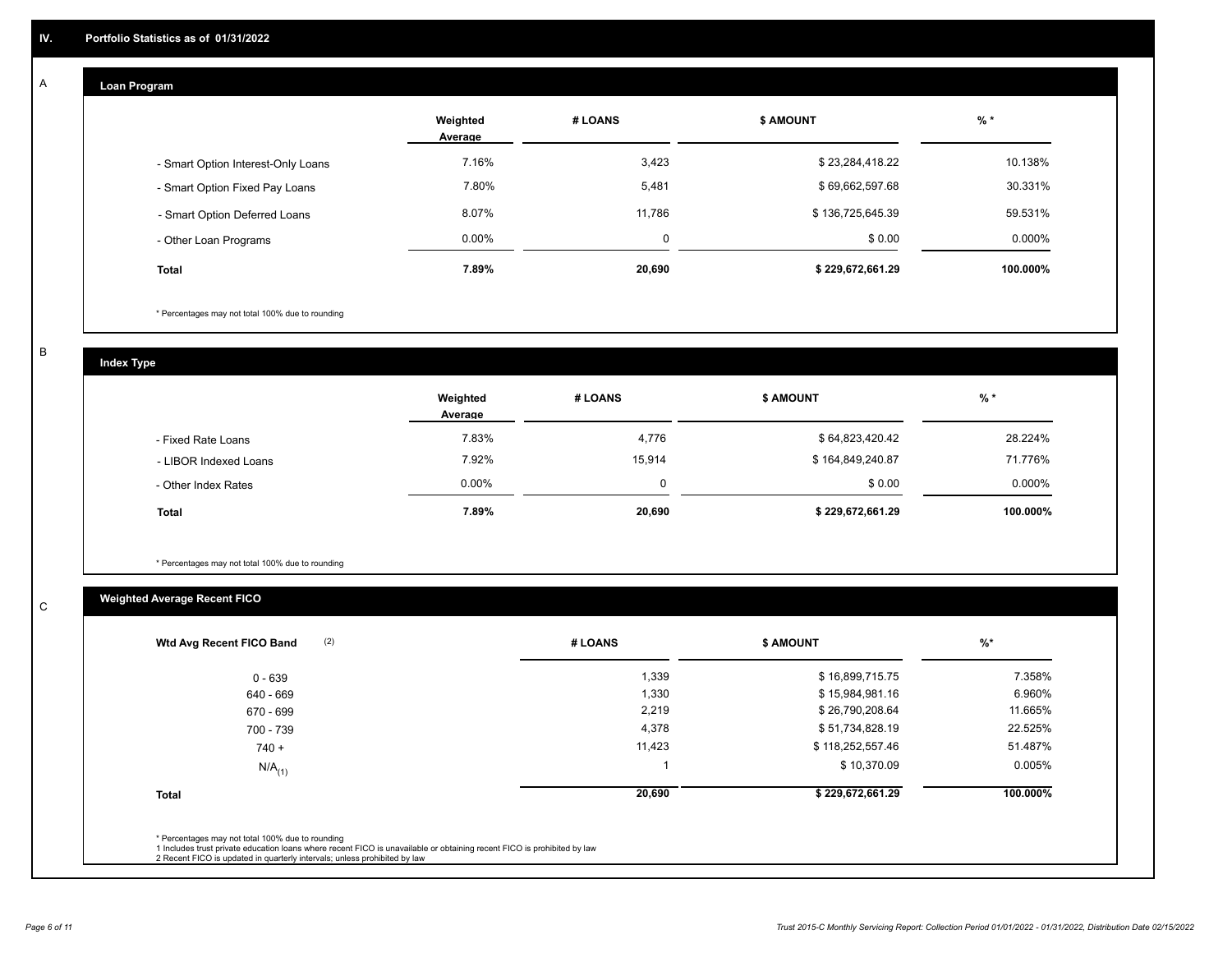| ۷. |       | 2015-C Reserve Account and Principal Distribution Calculations                                      |                  |  |
|----|-------|-----------------------------------------------------------------------------------------------------|------------------|--|
| А. |       | <b>Reserve Account</b>                                                                              |                  |  |
|    |       | Specified Reserve Account Balance                                                                   | \$1,884,455.00   |  |
|    |       | Actual Reserve Account Balance                                                                      | \$1,884,455.00   |  |
| В. |       | <b>Principal Distribution Amount</b>                                                                |                  |  |
|    | i.    | Class A Notes Outstanding                                                                           | \$81,151,483.84  |  |
|    | ii.   | Pool Balance                                                                                        | \$229,672,661.29 |  |
|    | iii.  | First Priority Principal Distribution Amount (i - ii)                                               | \$0.00           |  |
|    |       |                                                                                                     |                  |  |
|    | iv.   | Class A and B Notes Outstanding                                                                     | \$151,151,483.84 |  |
|    | v.    | First Priority Principal Distribution Amount                                                        | \$0.00           |  |
|    | vi.   | Pool Balance                                                                                        | \$229,672,661.29 |  |
|    | vii.  | Specified Overcollateralization Amount                                                              | \$82,915,979.00  |  |
|    | viii. | Available Funds (after payment of waterfall items A through H)                                      | \$4,821,392.83   |  |
|    | ix.   | <b>Class C Notes Outstanding</b>                                                                    | \$50,000,000.00  |  |
|    | х.    | Regular Principal Distribution Amount (if (iv > 0, (iv - v) - (vi - vii), min(viii, ix))            | \$4,394,801.55   |  |
|    |       |                                                                                                     |                  |  |
|    | xi.   | Pool Balance                                                                                        | \$229,672,661.29 |  |
|    | xii.  | 10% of Initial Pool Balance                                                                         | \$74,963,981.87  |  |
|    | xiii. | First Priority Principal Distribution Amount                                                        | \$0.00           |  |
|    | XIV.  | Regular Principal Distribution Amount                                                               | \$4,394,801.55   |  |
|    | XV.   | Available Funds (after payment of waterfall items A through J)                                      | \$426,591.28     |  |
|    |       | xvi. Additional Principal Distribution Amount (if( $ix \le x$ , min( $xv$ , $xi$ - $xiii - xiv$ ))) | \$0.00           |  |
|    |       |                                                                                                     |                  |  |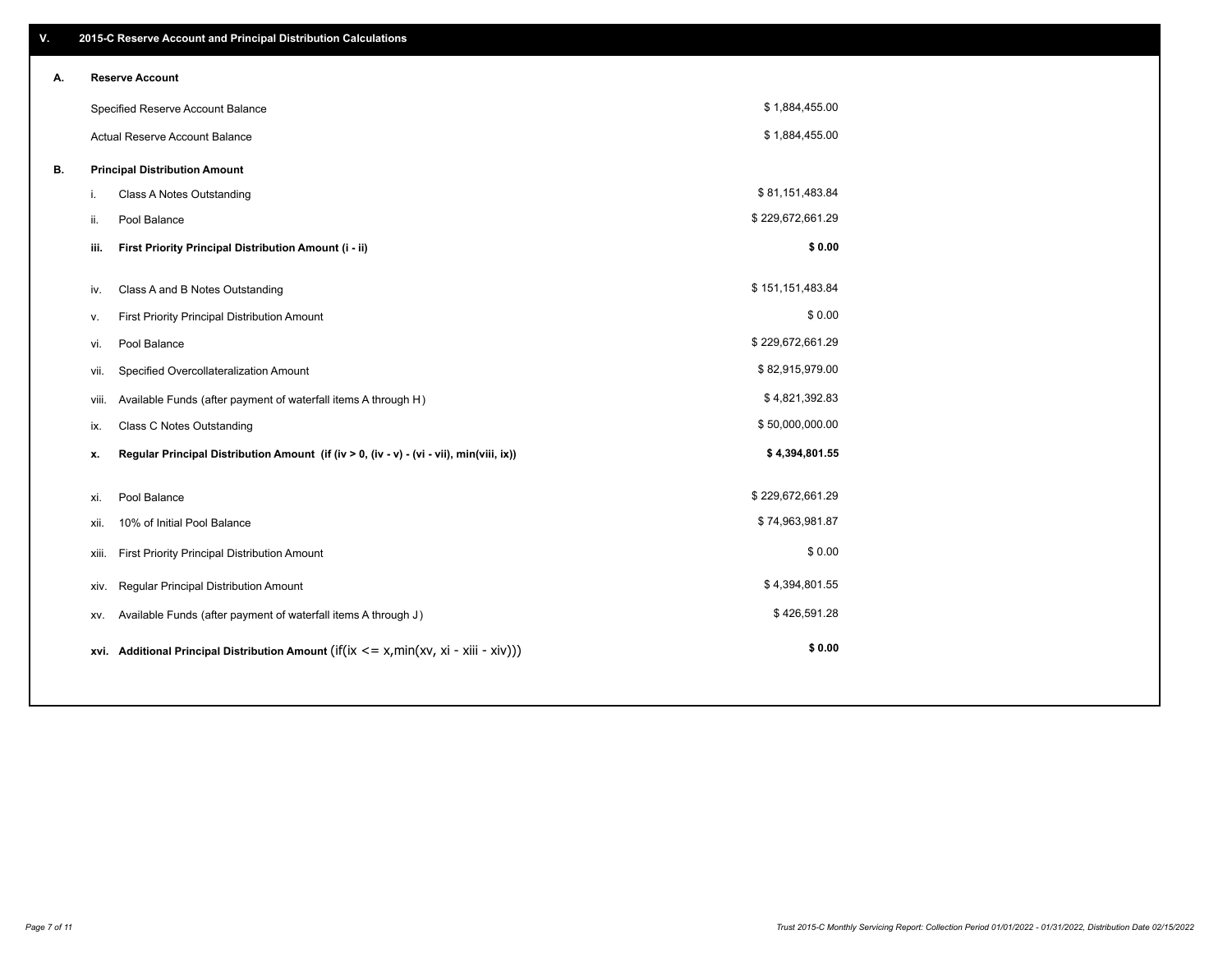|   |                                                         | Paid           | <b>Funds Balance</b> |
|---|---------------------------------------------------------|----------------|----------------------|
|   | <b>Total Available Funds</b>                            |                | \$5,506,239.30       |
| A | <b>Trustee Fees</b>                                     | \$0.00         | \$5,506,239.30       |
| B | <b>Servicing Fees</b>                                   | \$152,443.81   | \$5,353,795.49       |
| C | i. Administration Fees                                  | \$8,333.00     | \$5,345,462.49       |
|   | ii. Unreimbursed Administrator Advances plus any Unpaid | \$600.00       | \$5,344,862.49       |
| D | Class A Noteholders Interest Distribution Amount        | \$131,802.99   | \$5,213,059.50       |
| Е | <b>First Priority Principal Payment</b>                 | \$0.00         | \$5,213,059.50       |
| F | Class B Noteholders Interest Distribution Amount        | \$204,166.67   | \$5,008,892.83       |
| G | <b>Class C Noteholders Interest Distribution Amount</b> | \$187,500.00   | \$4,821,392.83       |
| H | <b>Reinstatement Reserve Account</b>                    | \$0.00         | \$4,821,392.83       |
|   | <b>Regular Principal Distribution</b>                   | \$4,394,801.55 | \$426,591.28         |
| J | <b>Carryover Servicing Fees</b>                         | \$0.00         | \$426,591.28         |
| Κ | Additional Principal Distribution Amount                | \$0.00         | \$426,591.28         |
| L | Unpaid Expenses of Trustee                              | \$0.00         | \$426,591.28         |
| м | Unpaid Expenses of Administrator                        | \$0.00         | \$426,591.28         |
| N | Remaining Funds to the Residual Certificateholders      | \$426,591.28   | \$0.00               |

## **Waterfall Conditions**

| А. |      | <b>Class C Noteholders' Interest Distribution Condition</b>                        |                  |  |
|----|------|------------------------------------------------------------------------------------|------------------|--|
|    |      | Pool Balance                                                                       | \$229,672,661.29 |  |
|    | ii.  | Class A and B Notes Outstanding                                                    | \$151,151,483.84 |  |
|    | iii. | Class C Noteholders' Interest Distribution Ratio (i / ii)                          | 151.95%          |  |
|    | iv.  | Minimum Ratio                                                                      | 110.00%          |  |
|    | V.   | Is the Class C Noteholders' Interest Distribution Condition Satisfied (iii $>$ iv) |                  |  |
|    |      |                                                                                    |                  |  |

\* If the Class C Noteholders' Interest Distribution Condition is satisfied then the amount of interest accrued at the Class C Rate for the Accrual Period is Released on the distribution Date .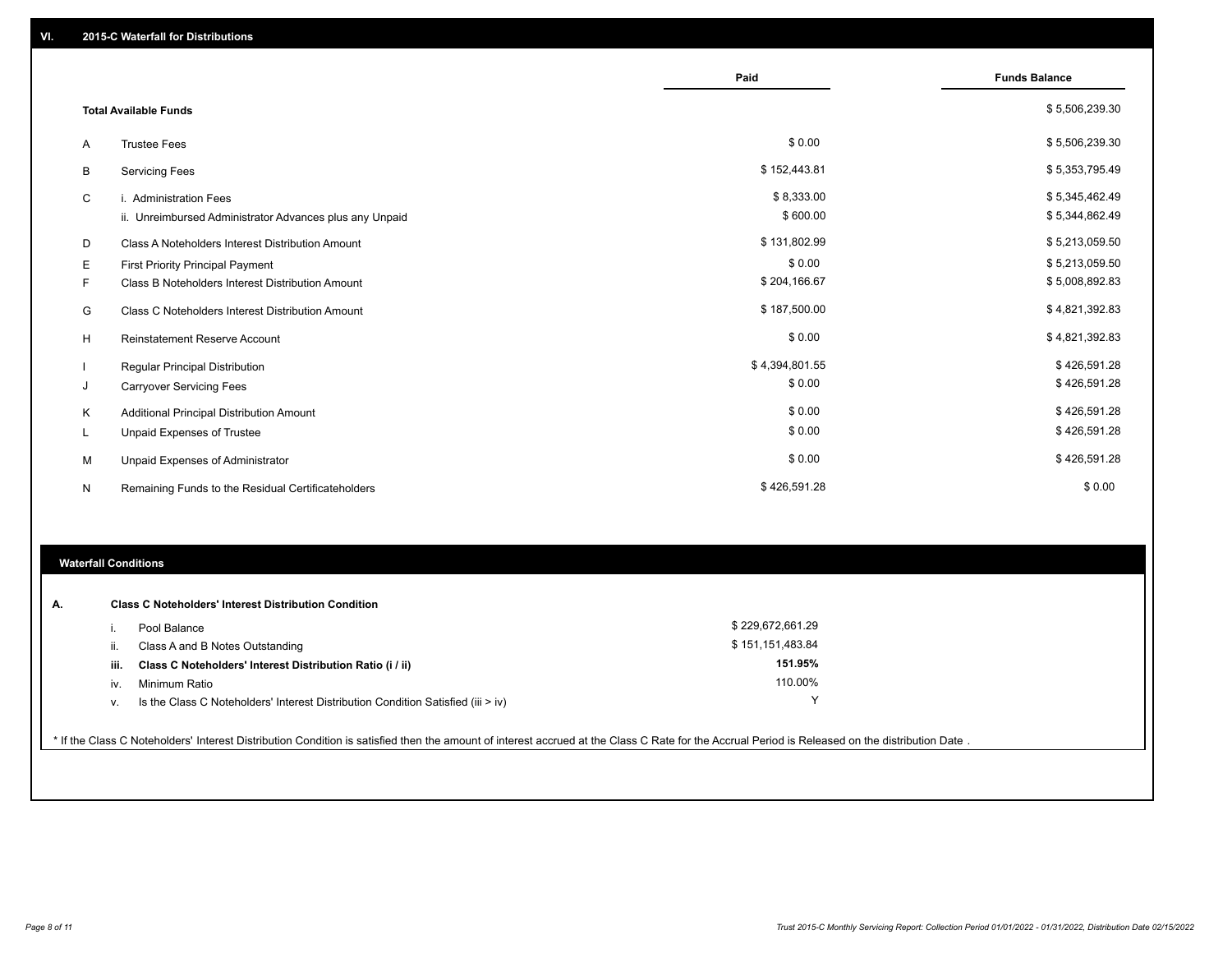| <b>Distribution Amounts</b>                                |                         |                         |                         |
|------------------------------------------------------------|-------------------------|-------------------------|-------------------------|
|                                                            | A <sub>2</sub> A        | A <sub>2</sub> B        | A <sub>3</sub>          |
| Cusip/Isin                                                 | 78448RAB2               | 78448RAC0               | 78448RAD8               |
| <b>Beginning Balance</b>                                   | \$4,147,743.18          | \$2,003,740.66          | \$75,000,000.00         |
| Index                                                      | <b>FIXED</b>            | <b>LIBOR</b>            | <b>LIBOR</b>            |
| Spread/Fixed Rate                                          | 2.75%                   | 1.40%                   | 1.95%                   |
| Record Date (Days Prior to Distribution)                   | 1 NEW YORK BUSINESS DAY | 1 NEW YORK BUSINESS DAY | 1 NEW YORK BUSINESS DAY |
| Accrual Period Begin                                       | 1/15/2022               | 1/18/2022               | 1/18/2022               |
| <b>Accrual Period End</b>                                  | 2/15/2022               | 2/15/2022               | 2/15/2022               |
| Daycount Fraction                                          | 0.08333333              | 0.07777778              | 0.07777778              |
| Interest Rate*                                             | 2.75000%                | 1.50629%                | 2.05629%                |
| <b>Accrued Interest Factor</b>                             | 0.002291666             | 0.001171559             | 0.001599337             |
| <b>Current Interest Due</b>                                | \$9,505.24              | \$2,347.50              | \$119,950.25            |
| Interest Shortfall from Prior Period Plus Accrued Interest | $\mathsf{\$}$ -         | $$ -$                   | $\mathsf{\$}$ -         |
| <b>Total Interest Due</b>                                  | \$9,505.24              | \$2,347.50              | \$119,950.25            |
| <b>Interest Paid</b>                                       | \$9,505.24              | \$2,347.50              | \$119,950.25            |
| <b>Interest Shortfall</b>                                  | $\mathsf{\$}$ -         | $$ -$                   | $$ -$                   |
| <b>Principal Paid</b>                                      | \$2,963,270.10          | \$1,431,531.45          | $$ -$                   |
| <b>Ending Principal Balance</b>                            | \$1,184,473.08          | \$572,209.21            | \$75,000,000.00         |
| Paydown Factor                                             | 0.014315314             | 0.014315315             | 0.000000000             |
| <b>Ending Balance Factor</b>                               | 0.005722092             | 0.005722092             | 1.000000000             |

\* Pay rates for Current Distribution. For the interest rates applicable to the next distribution date, please see https://www.salliemae.com/about/investors/data/SMBabrate.txt.

**VII. 2015-C Distributions**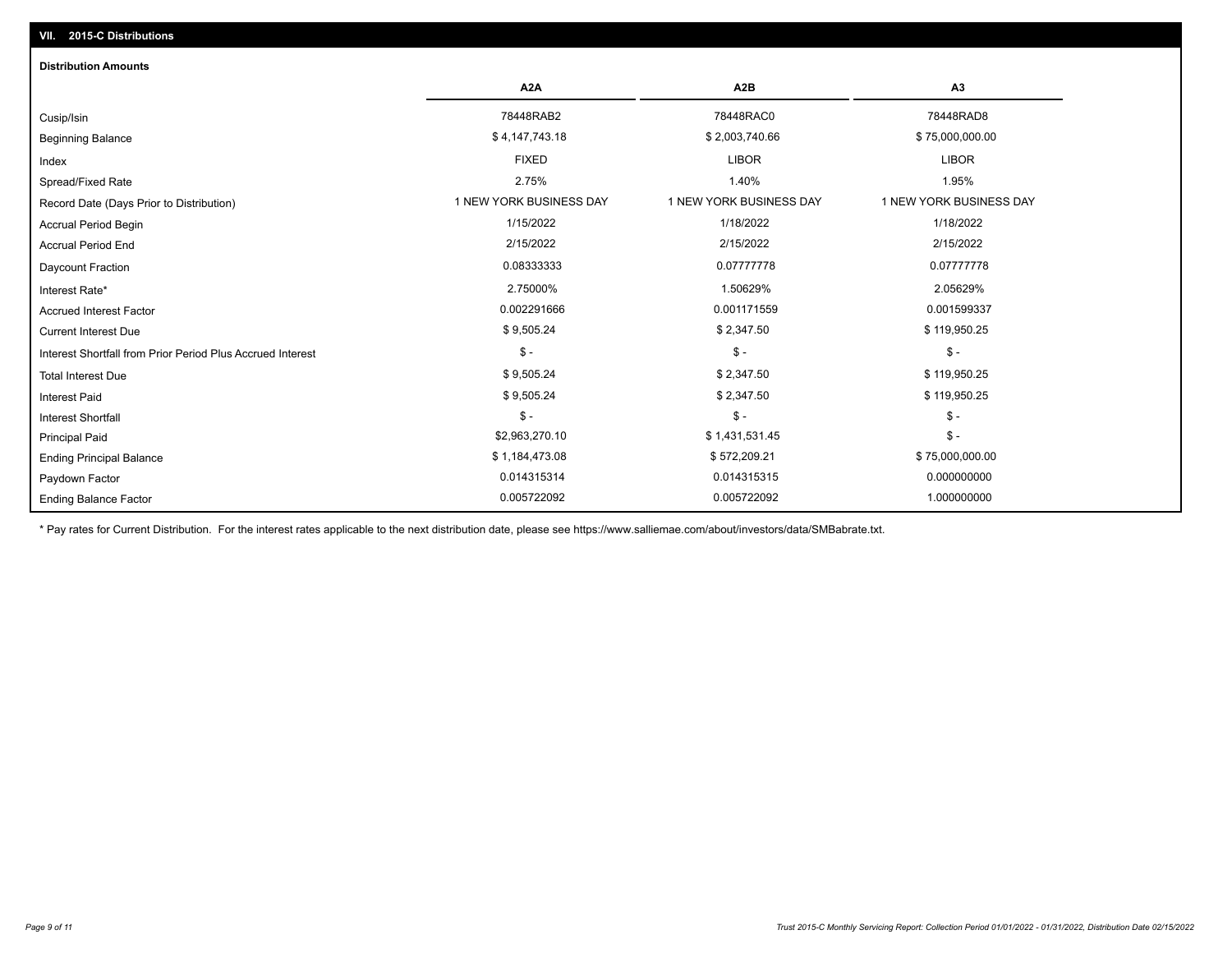| VII. 2015-C Distributions                                  |                         |                         |
|------------------------------------------------------------|-------------------------|-------------------------|
| <b>Distribution Amounts</b>                                |                         |                         |
|                                                            | в                       | С                       |
| Cusip/Isin                                                 | 78448RAE6               | 78448RAF3               |
| <b>Beginning Balance</b>                                   | \$70,000,000.00         | \$50,000,000.00         |
| Index                                                      | <b>FIXED</b>            | <b>FIXED</b>            |
| Spread/Fixed Rate                                          | 3.50%                   | 4.50%                   |
| Record Date (Days Prior to Distribution)                   | 1 NEW YORK BUSINESS DAY | 1 NEW YORK BUSINESS DAY |
| <b>Accrual Period Begin</b>                                | 1/15/2022               | 1/15/2022               |
| <b>Accrual Period End</b>                                  | 2/15/2022               | 2/15/2022               |
| Daycount Fraction                                          | 0.08333333              | 0.08333333              |
| Interest Rate*                                             | 3.50000%                | 4.50000%                |
| <b>Accrued Interest Factor</b>                             | 0.002916667             | 0.003750000             |
| <b>Current Interest Due</b>                                | \$204,166.67            | \$187,500.00            |
| Interest Shortfall from Prior Period Plus Accrued Interest | $\frac{1}{2}$           | $\mathsf{\$}$ -         |
| <b>Total Interest Due</b>                                  | \$204,166.67            | \$187,500.00            |
| Interest Paid                                              | \$204,166.67            | \$187,500.00            |
| Interest Shortfall                                         | $$ -$                   | $\frac{1}{2}$           |
| <b>Principal Paid</b>                                      | $\mathsf{\$}$ -         | $$ -$                   |
| <b>Ending Principal Balance</b>                            | \$70,000,000.00         | \$50,000,000.00         |
| Paydown Factor                                             | 0.000000000             | 0.000000000             |
| <b>Ending Balance Factor</b>                               | 1.000000000             | 1.000000000             |

\* Pay rates for Current Distribution. For the interest rates applicable to the next distribution date, please see https://www.salliemae.com/about/investors/data/SMBabrate.txt.